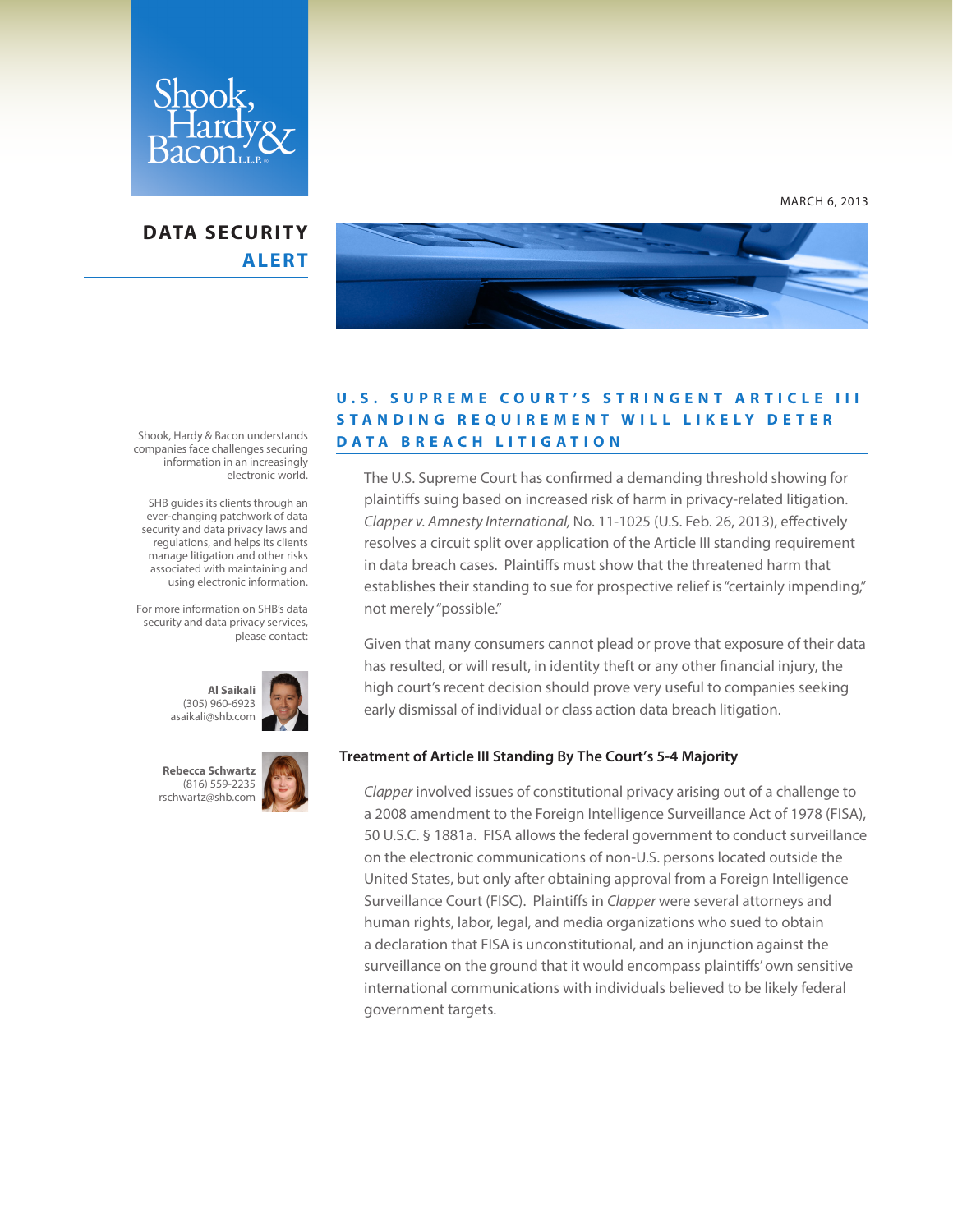

**DATA SECURITY ALERT**

MARCH 6, 2013

Under the well-established U.S. Supreme Court precedent of *Lujan v. Defenders of Wildlife*, to establish Article III standing, plaintiffs are required to show an "invasion of a legally protected interest" that is both "concrete and particularized" and "actual or imminent, not conjectural or hypothetical," along with a causal connection between the injury alleged and the conduct complained of. The district court dismissed the *Clapper* complaint upon concluding that plaintiffs had failed to show the requisite "injury in fact" necessary to confer Article III standing. The Second Circuit reversed, holding that the injuries plaintiffs claimed were sufficiently concrete and imminent.

In the Supreme Court, the *Clapper* plaintiffs offered two arguments to support their claim of Article III standing. First, they argued that there was an "objectively reasonable likelihood" that their communications would be monitored under FISA at some point in the future, thus satisfying the imminent injury requirement. Second, they claimed that, to avoid having their confidential communications compromised by surveillance that might occur under FISA, they had incurred actual harm by undertaking costly and burdensome measures, including international travel to conduct meetings in person.

The Supreme Court rejected both arguments. First, the Court held that any threatened injury sufficient to confer Article III standing must be "certainly impending," not merely "possible." It found that plaintiffs had not met this standard because their standing argument relied on a "speculative chain of possibilities," including assumptions about the actions of an independent third party – actions that simply could not be predicted. The Court expressly refused to "endorse standing theories that rest on speculation about the decisions of independent actors."

Plaintiffs' second argument was equally ill-fated. The Court declined to accept the notion that plaintiffs could "manufacture standing by inflicting harm on themselves based on fear of hypothetical future harm that is not certainly impending." Were it to do so, "an enterprising plaintiff would be able to secure a lower standard for Article III standing simply by making an expenditure based on a nonparanoid fear."